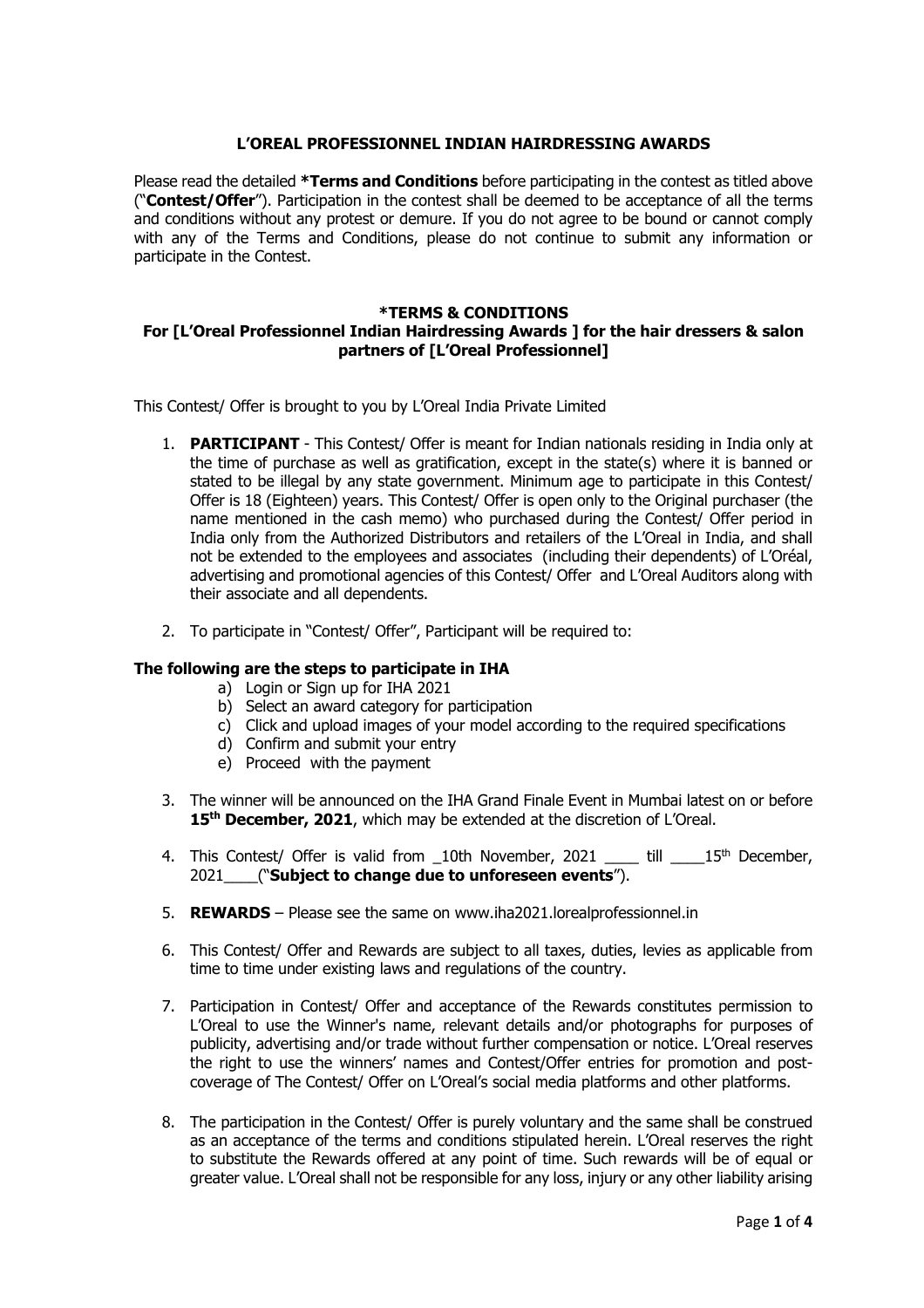out of participation in the Contest/Offer. There are no cash alternatives for the rewards and they cannot be exchanged for cash at any point nor transferred to someone else. L'Oreal will not be responsible for wrong contact details provided by the winners or for the failure of the communication links. The Winners are not permitted to participate in any subsequent publicity related to Contest/Offer except organized by L'Oreal. This Contest/ Offer cannot be clubbed with any of other offer going on at that time.

- 9. L'Oreal reserves the right to extend, cancel, discontinue, withdraw, change, alter or modify the terms and conditions of the Contest/ Offer, at its sole discretion, without any notice at any time during the validity of the Contest/ Offer. No correspondence will be shared in this regard. L'Oreal shall not be responsible for any loss or damage, if it has to discontinue or cancel this Contest/ Offer in compliance with any law, ruling, order, regulation, requirement or instruction of any Central/State Government, or for any other unavoidable reason beyond their control. Participants shall be informed of such discontinuance/cancellation as soon as possible.
- 10. If called upon, the consumer will have to submit valid Identity and address Proof (PAN Card / Voter Card / Ration Card / Passport / Driving License, etc.) to L'Oreal.
- 11. If you return a product purchased using a promotional offer your participation in the contest shall be deemed withdrawn. All decisions with respect to this Contest/ Offer, will be at the sole discretion of L'Oréal and the same will be final and binding on a non-offer able basis. The Particpant shall have no recourse to Loreal and/or its media / channel partners in this respect.
- 12. L'Oreal, its partner/ channel / media partners shall not be liable to pay for any additional cost of travel, stay, food and beverages or any other expenses incurred by the winner in regard to the Contest/ Offer and redemption of the reward, & the same shall have to be borne by the respective winner only.
- 13. L'Oreal shall neither indemnify nor shall be held responsible for any insurance, injury (including fatal), loss (temporary or permanent), damage (direct or incidental), disruption, theft to person or whatsoever including but not limited to deficiency in service or quality.
- 14. Subscribers who have opted for DND (Do Not Disturb) facility with their respective service providers may not be able to receive sms/ emails/calls. L'Oreal would not be liable or held responsible for any lack or lapse in any communication on account of failure or delay by any of the Internet, Telecom, SMS and E-mails service provider including spam email. L'Oreal shall not be responsible for any problems or technical malfunction of any telephone or network or lines, servers or providers, computer equipment, software, technical problems or traffic congestion on a mobile network, or any combination thereof. L'Oreal shall not be liable or held responsible for quality of service or any service discrepancy.
- 15. In consideration of L'OREAL allowing the Participant/s to take part in the Contest/ Offer, to the maximum extent permitted by law, the Participant/s waive and release each and every right or claim, all actions, causes of actions (present or future) each of them has or may have against L'OREAL, its respective agents, directors, officers, business associates, group companies, sponsors, employees, or representatives for all and any injuries, accidents, or mishaps (whether known or unknown) or (whether anticipated or unanticipated) arising out of the Contest/ Offer or related to the Contest/ Offer or the Rewards of the Contest/ Offer.
- 16. Employees / Distributor / Dealer / Retailers of L'Oreal & the participating companies are not eligible to use this voucher and/or participate in the Contest.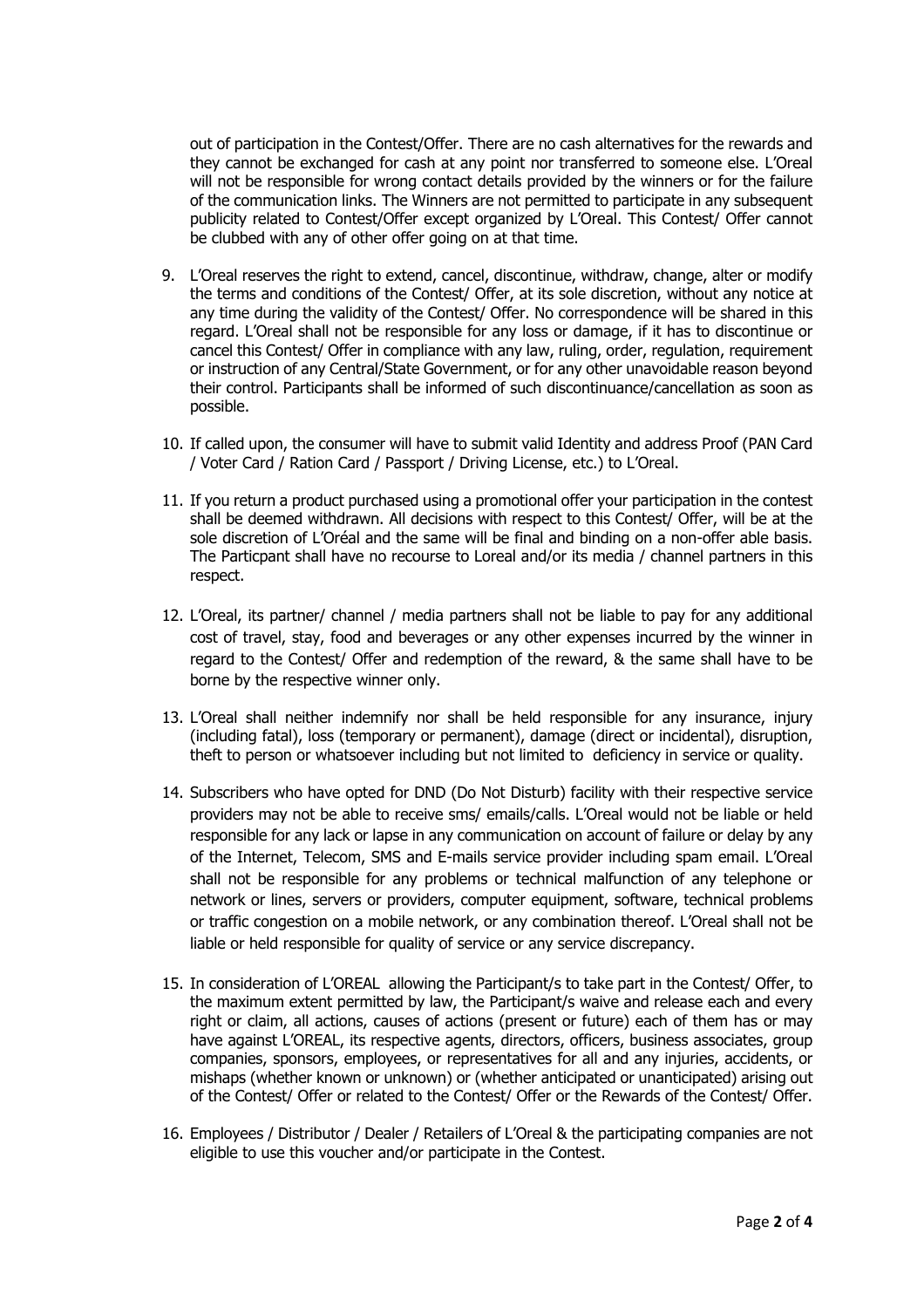- 17. The Contest/ Offer is subject to force majeure conditions. All warranties of any kind whatsoever, whether expressed or implied, are hereby expressly disclaimed by L'Oreal (India) including, but not limited to, meeting of the participants' requirements or aspirations, timeliness, security, un-interruptedness, error-free, the results or reliability of the Contest/ Offer, or the delivery, quality, quantity, merchantability, fitness for use or non-infringement in respect of any goods, services, emoluments, benefits or awards acquired or obtained through the Contest/ Offer.
- 18. Pictorial description of the products as shown in the point of sale materials and in the advertisement/banner are for reference purposes only and L'Oreal is under no obligation to provide the same class of goods as depicted herein and in other point of sale material. STOCKS without this offer are also available.
- 19. To the extent legally permitted, L'Oreal excludes all conditions, warranties, guarantees and similar, whether express or implied, as to the condition, suitability, quality, fitness or safety of any goods or services or Rewards provided by us (Warranties), other than those implied by statute which may not be legally excluded. Any liability we may have to you under Warranties implied by statute which cannot be excluded is limited, where expressly permitted by statute, to supplying, or paying the cost of supplying, the goods or services again or repairing, or paying the costs of repairing, the goods, at our option.

# **20. Data Privacy**

L'Oreal respects the data privacy mandate and does not collect any personal data until required for the limited purposes of this Contest/ Offer and future marketing communications. The data collated under this Contest/ Offer, if any or willingly shared by Customer shall be used in strict confidence by L'Oréal and it will not be passed to any third party for any commercials reasons. The Participant may choose to object to his/ her data being processed. To exercise this right, the Participant is required to submit a request at the email id provided above.

# **21. INTELLECTUAL PROPERTY**

(i) All right, title and interest, including but not limited to the Intellectual Property Rights, in the promotional material(s) and in any and all responses received shall vest solely and exclusively with L'OREAL at all times. L'OREAL or any person or entity permitted by L'OREAL in this regard shall be entitled to use the responses received or any information in connection with the entry in any media for future promotional, marketing, publicity and any other purpose, without any permission and or payment to the Participant.

(ii) All material submitted in connection with the Contest/ Offer (whether written, audio, electronic or visual form, or a combination of those) or any photographs, video and/or film footage and/or audio recording taken of Participants are assigned to L'OREAL upon submission and become the property of L'OREAL exclusively. L'OREAL may use the material in any medium in any reasonable manner it sees fit. Copyright in any such material remains the sole property of L'OREAL.

#### 22. L'Oreal assumes no liability or responsibility for:-

- a) Any errors, omissions or inaccuracies of content or submissions,
- b) Personal injury or property damage of any nature resulting from your access to, your exposure to or your participation in the contest.
- c) Any unauthorized access to or use of our secure servers and/or any and all personal information and/or financial information that may be contained therein.
- d) Any deletion of data or interruption or discontinuance of transmission to or from or through the Contest
- e) For any loss of data due to server issues and other technical faults that may come up during the Contest Period.